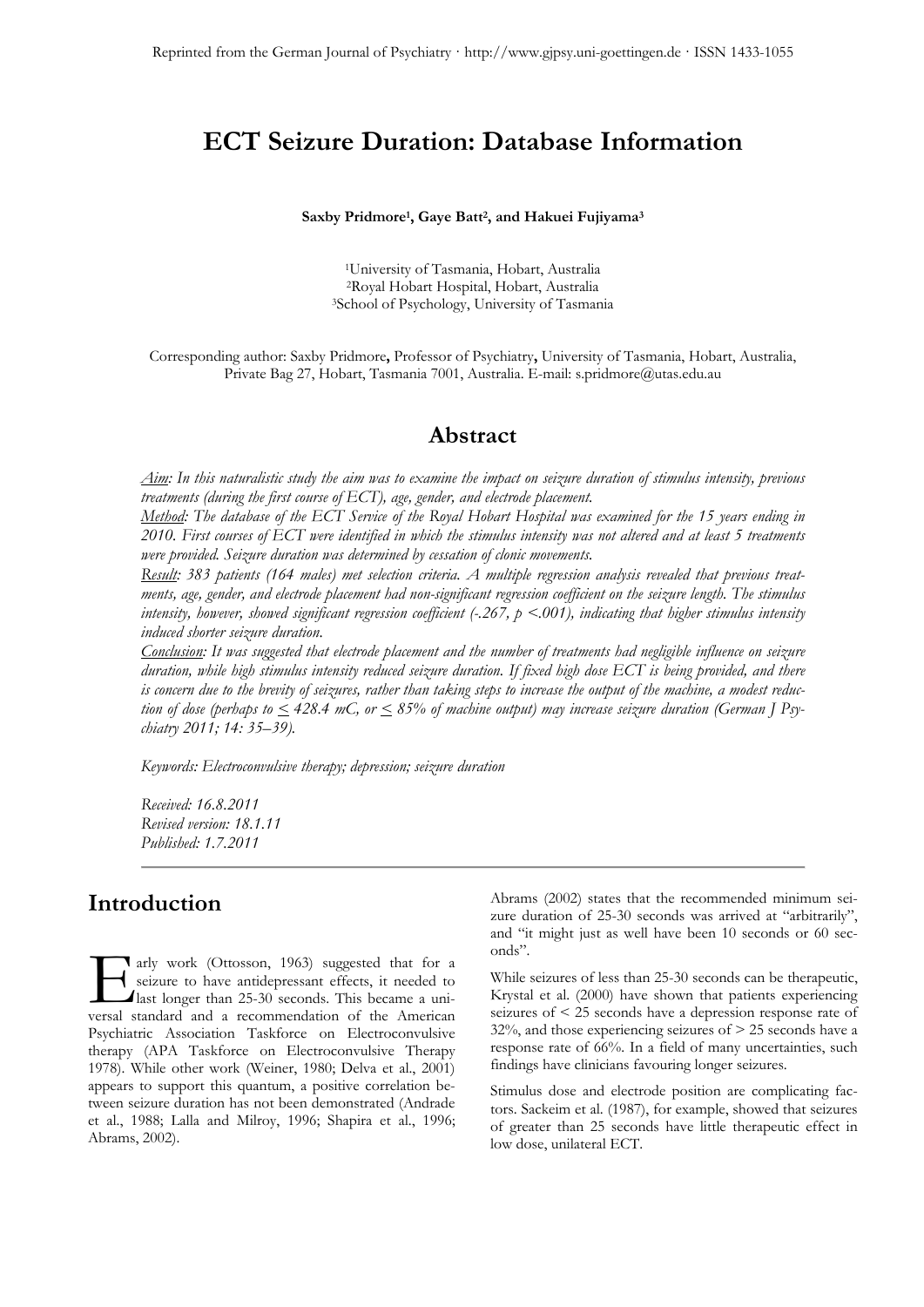Until recent decades, seizure duration was exclusively determined by the cessation of clonic movements. Some services use the "cuff method", which attempts to prevent depolarizing agent reaching the periphery of an upper limb, in the effort to better identify the end of the seizure. The Royal College of Psychiatrists' Special Committee on ECT, however, described the cuff method as unreliable (Scott, 2005).

EEG seizure description is beset by difficulties. "Seizure morphology" varies with ECT technique, for example, the "seizure intensity" of low dose unilateral ECT differs from that of high dose bilateral (Krystal et al., 1993) and EEG ictal features change over the course of treatment (Krystal et al., 1996). In short, physiological measurements (both EEG and ECG based) are yet to be universally approved and routinely applied in clinical practice. In fact, "The importance of seizure morphology in predicting clinical outcome is far from being understood" and "EEG seizures" are frequently less useful than the observation of clonic movements (McCall, 2009).

A progressive decrease in seizure duration over the course of ECT has been reported (Holmberg, 1954; Small et al., 1981; Kales et al., 1997). Such seizure duration decrease has been linked to progressive threshold increase (Shapira et al., 1996; Abrams 2002). The notion that seizure duration decreases over the course of ECT helped shape the recommendation that compensatory increases in stimulus intensity be made (Swartz 1993 & 2002, Abrams 2002). Consistent with seizure duration decrease over the course of ECT are the observations of Abrams (2002), that the first seizures are always longest, of Glenisson et al. (1998), that most prolonged seizures occur during the first treatment of a series, and of van Waarde et al. (2010), that for people receiving continuation ECT, increased time interval between treatment sessions correlates with increased seizure duration. However, di Michele et al. (1992) using a fixed dose stimulus, and Scott and Boddy (2000) using stimulus dosing strategy, did not show a significant change in seizure duration over a course of treatment.

Electrode placement has been found to influence seizure duration, significantly longer seizures being associated with bilateral compared to unilateral placement (Weiner, 1980). However, most reports (Weiner et al., 1986; Sackeim et al., 1987; Delva et al., 2000) have found no difference in seizure duration between electrode placements, in low dose ECT.

In general, stimulus intensity is positively associated with seizure duration (Azuma, 2009), and this has intuitive appeal. However, some evidence suggests that seizure duration is inversely related to stimulus intensity (Delva et al., 2000).

Age has been known to be positively correlated with seizure threshold for over half a century (Watterson, 1945, Delva et al., 2000). Rasimas et al. (2007) reported a strong inverse correlation between age and seizure duration. Gender is a strong predictor of seizure threshold, males having higher thresholds (Sackeim et al., 1987; 1991). Rasimas et al. (2007) found that females have longer first seizures than males, but there was no gender influence on the duration of subsequent seizures.

ECT practitioners may have concerns when seizures do not last 25–30 seconds, and when seizure duration does not reduce over the course of treatment. In this naturalistic study the aim was to examine the impact on seizure duration of stimulus intensity, previous treatments (during the first course of ECT), age, gender, and electrode placement.

# **Method**

The Department of Psychological Medicine at the Royal Hobart Hospital is associated with the University of Tasmania, Australia. The ECT Service of this department has generated half a dozen papers and letters over 15 years, but is not directly attached to the university and is not conducting ongoing research. It has a dedicated ECT nurse and the medical staff are credentialed to provide ECT by the hospital. The machines most recently deployed were Thymatron® DG (1993-2007) and Thymatron® System IV (2007-2010).

The anaesthesia procedure for ECT at the RHH has not varied in the last 15 years and includes pre-oxygenation, and the anaesthetic agents, atropine 0.4-0.8 mg, propofol 1-2 mg/kg, and succinylcholine 0.5 mg/kg.

Two electrode placements are used: bilateral (bitemporal) and unilateral (using the d'Elia positions).

Three dosing methods have been used at different times and concurrently (different clinicians having different preferences): i) fixed-high-dose ( $\geq$  453.6 mC or  $\geq$  90% of machine output), applied either unilaterally or bilaterally, ii) age-based stimulation (the age of the individual determining the percentage of machine output, applied either unilaterally or bilaterally), and iii) stimulus titration (with treatment being applied at 2.5 X threshold stimulus, applied right unilaterally).

The duration of the seizure is determined by observation of cessation of clonic movements in all body regions. Additional information regarding the adequacy/quality of the seizure is drawn from the EEG including EEG endpoint, average seizure energy index, postictal suppression index, maximum sustained power, maximum sustained coherence and time to peak coherence. As the machines frequently fail to calculate one or more of these quanta, they are not relied upon, and will not be considered in this report.

The ECT Service (RHH) provides treatment comparable to that of many non-research ECT services of other major Australian hospitals.

Records were examined for the 15 year period ending in mid 2010, and 921 first courses of ECT were located. Courses were selected for inclusion when, 1) there had been no change in the stimulus dose during the course, and 2) at least 5 treatments had been provided. Seizure duration was examined for the first 5 or 6 seizures.

It was not possible to ascertain comprehensive details of medication. The great majority were taking an antidepressant, antipsychotic or mood stabilizer, or a combination of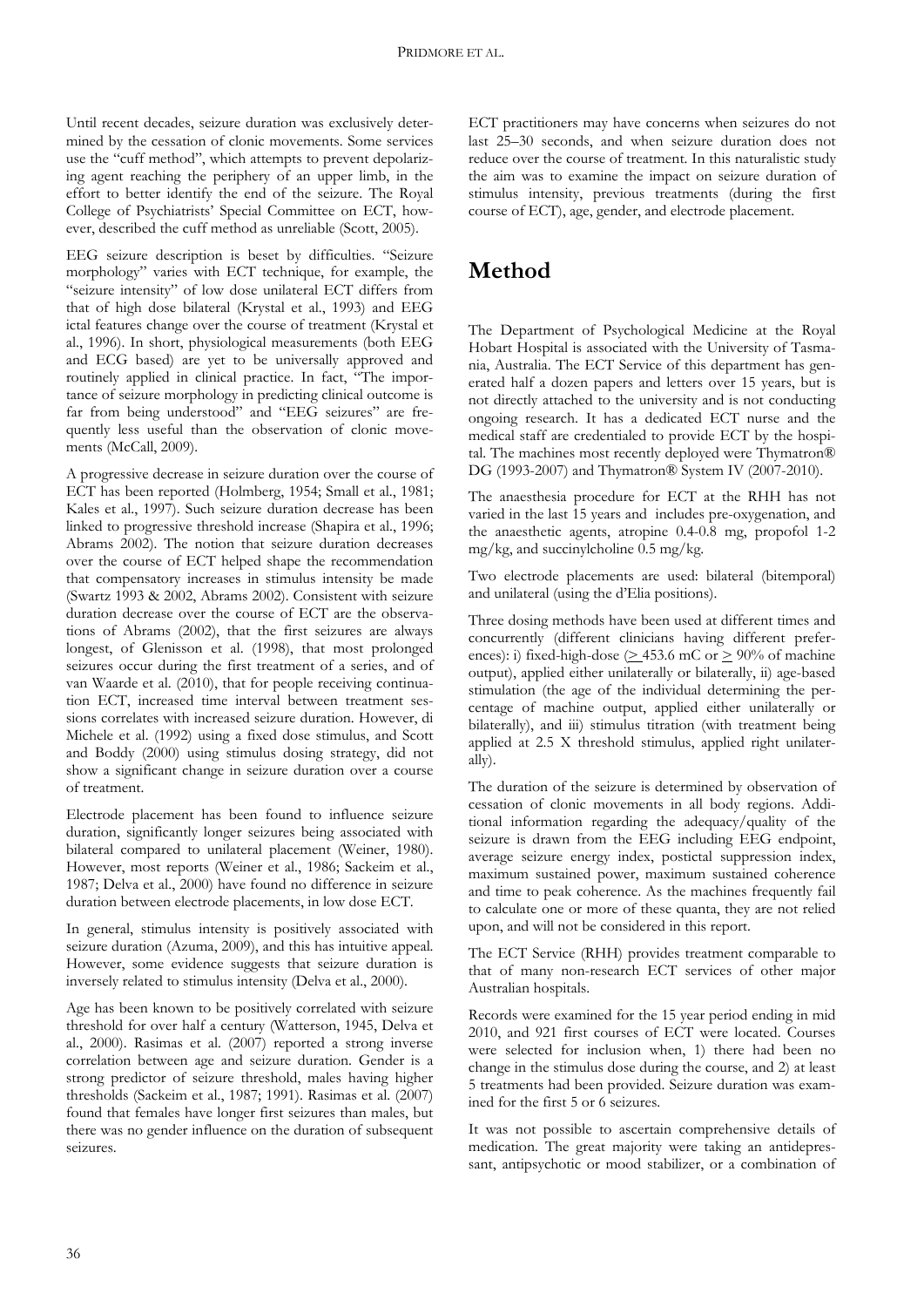these. Benzodiazepines are used sparingly at the Royal Hobart Hospital, and these are reduced or ceased when ECT is to be provided, but a small proportion of patients selected for examination would have been receiving benzodiazepines and/or an anticonvulsant.

### **Statistical Analysis**

A standard multiple linear regression was performed taking seizure duration as the criterion and the following variables as predictors: stimulus intensity, age, number of previous session (course), and unilateral/bilateral application. Prior to interpreting the results of the multiple regression, the assumptions of normality, linearity, and homoscedasticity of residuals were tested. In addition, multivariate outliers were assessed with Mahalanobis distance.

## **Results**

Records were located of 383 patients who received an average of 5.3 ECT treatments, making a total of 2023 treatments. These were 164 males and 219 females, with a mean age of 48.03 (*SD*=15.87) years. 193 patients received unilateral treatment and 190 received bilateral. The mean seizure duration was 23.99 (*SD*=9.99) sec.

The multiple linear regression was used to investigate each of the predictors (stimulus intensity, age, number of previous session (course), and unilateral/bilateral application) contributions to the seizure length. Homoscedasticity was examined via several scatterplots and these indicated reasonable consistency of spread through the distributions. Mahalanobis distance did not exceed the critical χ2 for *df*=4(at α=.001) of 18.47 for any case in the data, indicating that multivariate outliers were not of concern. Correlations between stimulus intensity, age, number of previous session were small (range between -.133 and .210), indicating multicollinearity is unlikely to be a problem.

Since no *a priori* hypotheses had been made to determine the order of entry of the predictor variables, a direct method was used for the multiple linear regression analyses. The four predictors produced an adjusted  $R^2$  of .112 ( $F$  (4,378) = 11.84,  $p \le 0.001$ ) for the prediction of seizure length. However, the stimulus intensity was the only predictor which showed significant regression coefficient (see Table 1).

### **Table 1. Standard Regression Coefficients (β), and**  Squared Semi-Partial Correlations (sr<sup>2</sup>) for Each **Predictors in a Linear Regression Model Predicting Seizure Length**

| <b>Variable</b>                  |         | n    | sr2  |
|----------------------------------|---------|------|------|
| Age                              | $-060$  | .235 | .003 |
| Stimulus Intensity               | $-267$  | .001 | .042 |
| Number of pre-<br>vious sessions | $-.048$ | .333 | .002 |
| Uunilateral/                     | .062    | .322 | .002 |
| bilateral                        |         |      |      |

## **Discussion**

This study is limited by 1) the retrospective design, and 2) involving patients taking psychotropic medication. This is a large (in terms of both time period and numbers treated) naturalistic study. Such studies carry the disadvantage of retrospection, but the advantage of being closer to the circumstances encountered in ordinary clinical practice. For example, in this study patients continued on at least some psychotropic medication, which is the routine practice in many service orientated units, but eschewed in research centres.

A further criticism of the study can be that we used propofol, which is known to reduce seizure duration (Fredman et al., 1994). Tan & Lee, (2009) found seizures associated with propofol to be half the length of those associated with etomidate. However, propofol was used for every ECT, and while the use of this agent may explain some overall seizure brevity, it would not explain the important findings of this study (that very high stimulus intensity shortens seizure duration and that during a course of ECT, seizure duration remains relatively constant).

We were inspired to conduct this study by years of providing ECT equipped with limited useful information on seizure duration. There is no universally agreed objective monitoring technique to determine seizure duration. Further, it is common for the device one is reliant upon to fail to provide one or many of those "Seizure Quality Measures" which are purported to possess some value in seizure monitoring. Thus, the clinician is often left largely reliant on the observation of the clonic movements to make the seizure duration determinations.

Clinical experience and some authorities (Abrams 2002; Scott, 2005) inform that seizures of less than 25-30 seconds can be therapeutic. However, there is a large body of information (Krystal et al., 2000) indicating that the chances of a therapeutic outcome are greater when the seizure length is at least this long. There is evidence to suggest that seizure duration decreases over the course (Holmberg, 1954; Small et al., 1981); Kales et al. (1997) reported a 37% duration reduction. Duration reduction is consistent with the anticonvulsant hypothesis of ECT, which is based on the observation that seizure threshold increases over the course of ECT (Sackeim et al., 1987). Thus, in ordinary ECT practice there may be concern when the seizure duration is less than 25 seconds and the duration of the seizure does not decrease.

The advantage of this study is that it is large, drawn from a period of 15 years and identified 383 first courses of ECT in which at least 5 treatments having been provided, and with the same anaesthetic applied in every case.

It is also important because 64% of patients (246) received fixed high dose stimulation. We had been influenced by Abrams (1992) who recommended "375 to 500 mC" (approximately 75-100% of machine output) applied right unilaterally.

The multiple linear regression analysis suggested that the effects of age, number of previous session, and electrode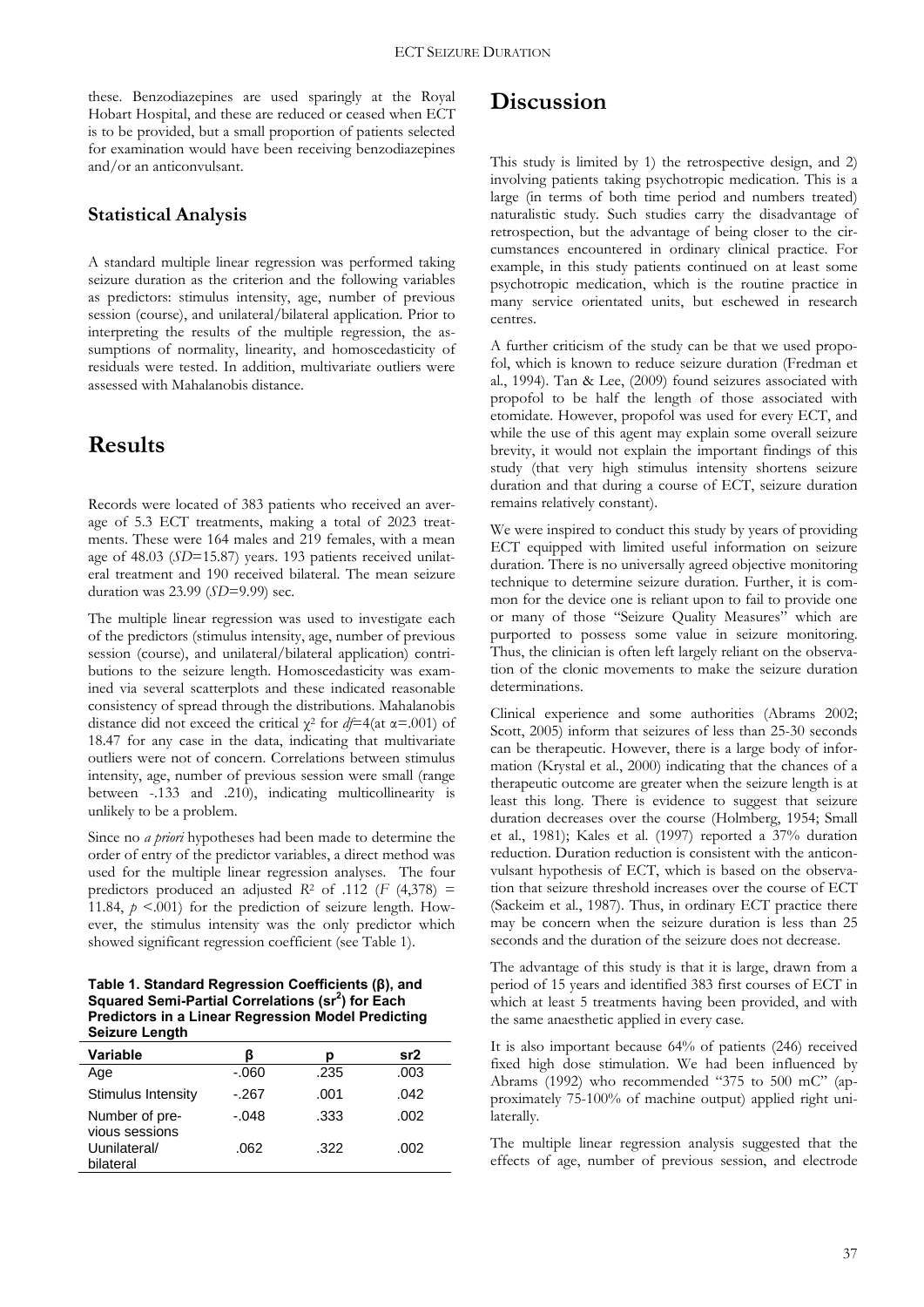position (bilateral and unilateral) on the seizure length were rather negligible. Only the effect of stimulus intensity was significant, indicating that higher the stimulus intensity, shorter the seizure durations.

This is counter intuitive, one might expect that stronger stimulation would result in longer seizure, however, Delva et al. (2000) has reported seizure duration being inversely related to the applied charge. This observation may be related to the observations that higher doses (at least to some degree) are associated with better therapeutic outcomes (Sackeim et al., 1987), and the degree of post ictal suppression is related to clinical improvement of depression (Nobler et al., 1993). However, to our knowledge, any relationship between duration and post-ictal suppression is yet to be fully explored.

This study looks at seizure duration independent of therapeutic outcome. It confirms that seizure duration does not inevitably shorten with the progression of therapy. In addition, if fixed high dose ECT is being provided, and there is concern due to the brevity of seizures, rather than taking steps to increase the output of the machine, a modest reduction of dose (perhaps to  $\leq$  428.4 mC, or  $\leq$  85% of machine output) may increase seizure duration.

### **References**

- Abrams R. Electroconvulsive Therapy. 2ed Edition, Oxford University Press. Oxford. 1992.
- Abrams R. Electroconvulsive Therapy. 4th Edition, Oxford University Press. Oxford. 2002.
- American Psychiatric Association [APA] Taskforce on Electroconvulsive Therapy. Electroconvulsive Therapy. Washington, DC: APA. 1978.
- Andrade C, Gangadhar B, Subbarkrinsna D, Channabsavanna S, Pradhan N. A double-blind comparison of sinusoidal wave and brief-pulse electroconvulsive therapy in endogenous depression. Convulsive Therapy 1988; 4:297-305.
- Azuma H. Electroencephalogram monitoring and implications. In: Swartz C, Ed. Electroconvulsive and Neuromodulation Therapies. Cambridge University Press, New York, 2009:468-476.
- Delva N, Brunet D, Hawken E, Kesteven R, Lawson J, Lywood D, Rodenburg M, Waldron J. Characteristics of responders and non-responders to brief-pulse right unilateral ECT in a controlled clinical trial. Journal of ECT 2001; 17:118-123.
- Delva N, Brunet D, Hawken E, Kesteven R, Lawson J, Lywood D, Rodenburg M, Waldron J. Electrical dose and seizure threshold: relations to clinical outcome and cognitive effects in bifrontal, bitemporal, and right unilateral ECT. Journal of ECT 2000; 16:361- 369.
- di Michele V, Giodano L, De Cataldo S, Sabatini M, Petuzzi C, Casacchia M, Rossi A. Electroencephalographic seizure duration in electroconvulsive therapy: A clinical study. Convulsive Therapy 1992; 8:258-261.
- Fredman B, d'Etienne J, Smith I, Husain M, White P. Anesthesia for electroconvulsive therapy: effects of propofol and methohexital on seizure activity and recovery. Anaesthesiology and Analgesia 1994; 79:75-79.
- Glenisson L, AuriacombeM, Fernandez T, et al. Adverse seizure reactions after electroconvulsive therapy. Study of personal cases and review of the literature [French] Encephale 1998; 24:1-8.
- Holmberg G. Effect on electrically induced convulsions of the number of previous treatments in a series. Archives of Neurology and Psychiatry 1954; 71:619-623.
- Kales H, Raz J, Tandon R et al. Relationship of seizure duration to antidepressant efficacy in electroconvulsive therapy. Psychological Medicine 1997; 27:1373-1380.
- Krystal A, Dean M, Weiner R et al. ECT stimulus intensity: Are present ECT devices too limited? American Journal of Psychiatry2000; 157:963-967.
- Krystal A, Weiner R, Coffey C, McCall W. Effect of ECT treatment number on the ictal EEG. Psychiatry Research 1996; 62:179-189.
- Krystal A, Weiner R, McCall W. The effects of ECT stimulus dose and electrode placement on the ictal electroencephalogram: An intra individual crossover study. Biological Psychiatry1993; 34:759-767.
- Lalla F, Milroy T. The current status of seizure duration in the practice of electroconvulsive therapy. Canadian Journal of Psychiatry 1996; 41:299-304.
- McCall W, Stimulus Dosing. In: Swartz C, Ed. Electroconvulsive and Neuromodulation Therapies. Cambridge University Press, New York, 2009:447-467.
- Nobler M, Sackeim H, Solomou M. EEG manifestations during ECT: effects of electrode placement and stimulus intensity. Biological Psychiatry 1993; 34:321- 330.
- Ottosson J. Seizure characteristics and therapeutic efficiency: Ana analysis of the antidepressant efficiency of grand mal and lidocaine-modified seizures. Journal of Nervous and Mental Disease1962; 135:239-251.
- Rasimas J, Stevens S, Rasmussen K. Seizure length in electroconvulsive therapy as a function of age, sex and treatment number. Journal of ECT2007; 23:14-16.
- Royal College of Psychiatrists' Special Committee on ECT. Council Report CR128. The Royal College of Psychiatrists, London 2005. http://www.rcpsych.ac.uk/ files/pdfversion/cr128.pdf
- Sackeim H, Decina P, Kerr, Malitz S. Effects of electrode placement on the efficacy of titrated, low dosage ECT. American Journal of Psychiatry 1987; 144:1449-1455.
- Sackeim H, Devenand D, Prudic J. Stimulus intensity, seizure threshold, and seizure duration: impact on the efficacy and safety of electroconvulsive therapy. Psychiatric Clinics of North America 1991; 14:803-843.
- Scott A, Boddy H. The effect of repeated bilateral electroconvulsive therapy on seizure threshold. Journal of ECT 2000; 16:244-251.
- Scott A. (Ed) The ECT Handbook. Second Edition. The Third Report of the
- Shapira B, Lidsky D, Gorfine M, Learer B. Electroconvulsive therapy and resistant depression: clinical implications of seizure threshold. Journal of Clinical psychiatry 1996; 57:328.